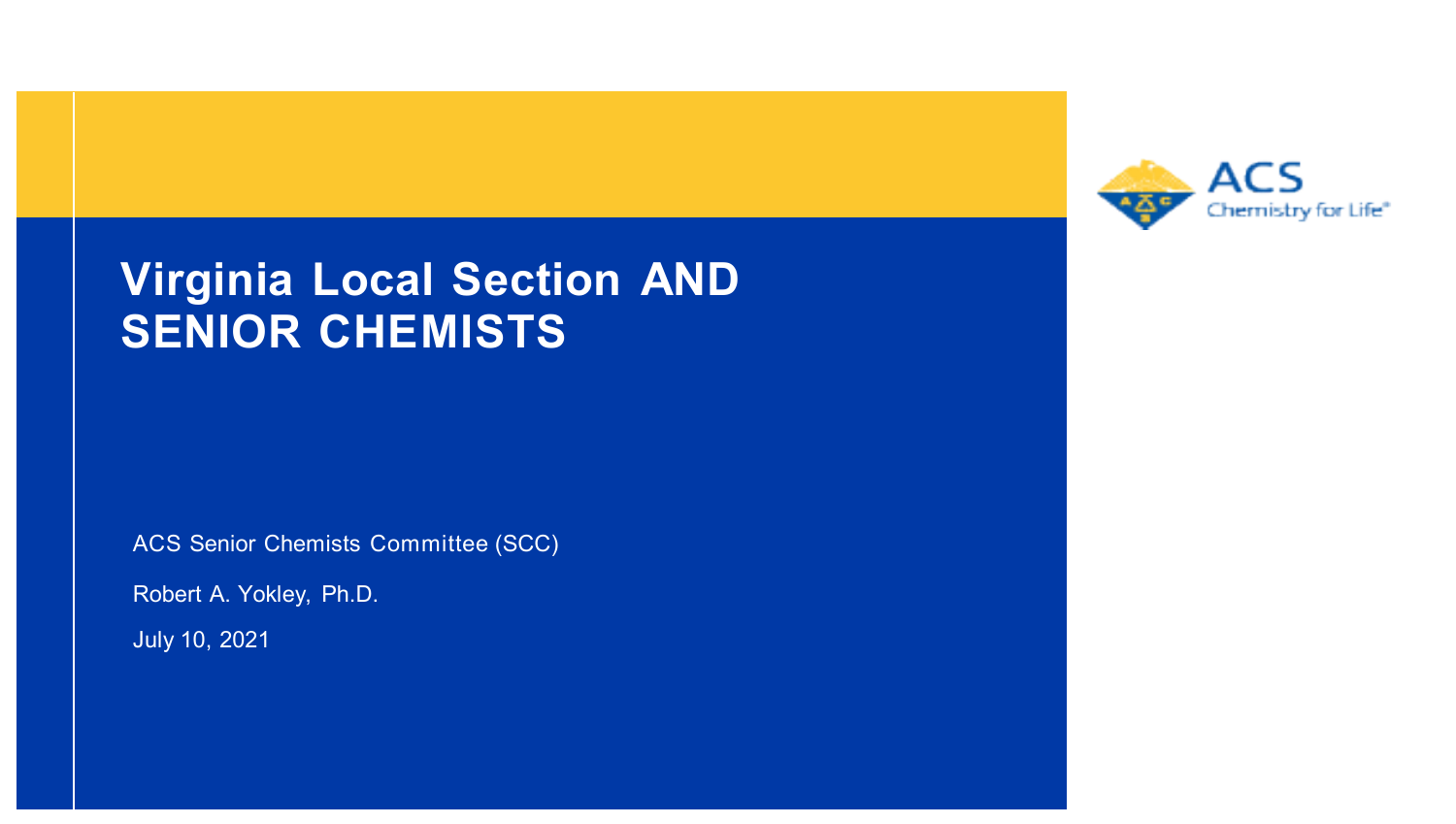

#### **DEMOGRAPHICS**



Have you looked recently at your section's demographics? If not, you may be surprised! Society-wide, senior chemists (age 50 and over) represent almost one third of ACS membership. Based on our SCC experience, that's true for this section too!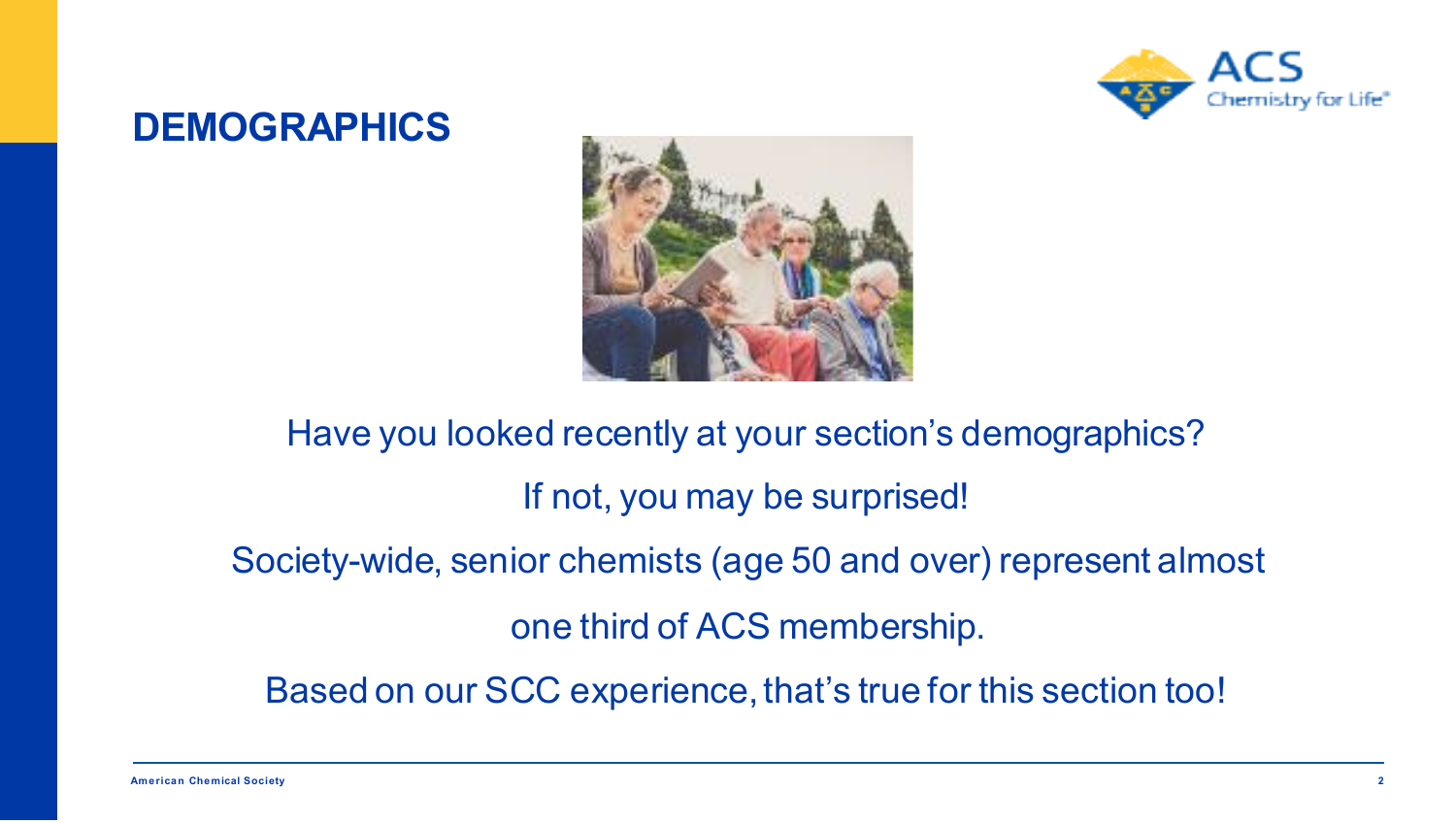## **LOCAL SENIOR CHEMISTS COMMITTEE**



- Do you have a senior chemists committee in your section?
- Currently, 65 local sections report having a senior chemists committee/group.
- It's a great way to connect and support senior chemists within your section.
- The ACS Senior Chemists Committee is available to help you with resources.
- We have experience with what often works (and what doesn't!)
- Of course, YOU know your section best.
- Together, we can help you PLAN FOR SUCCES S

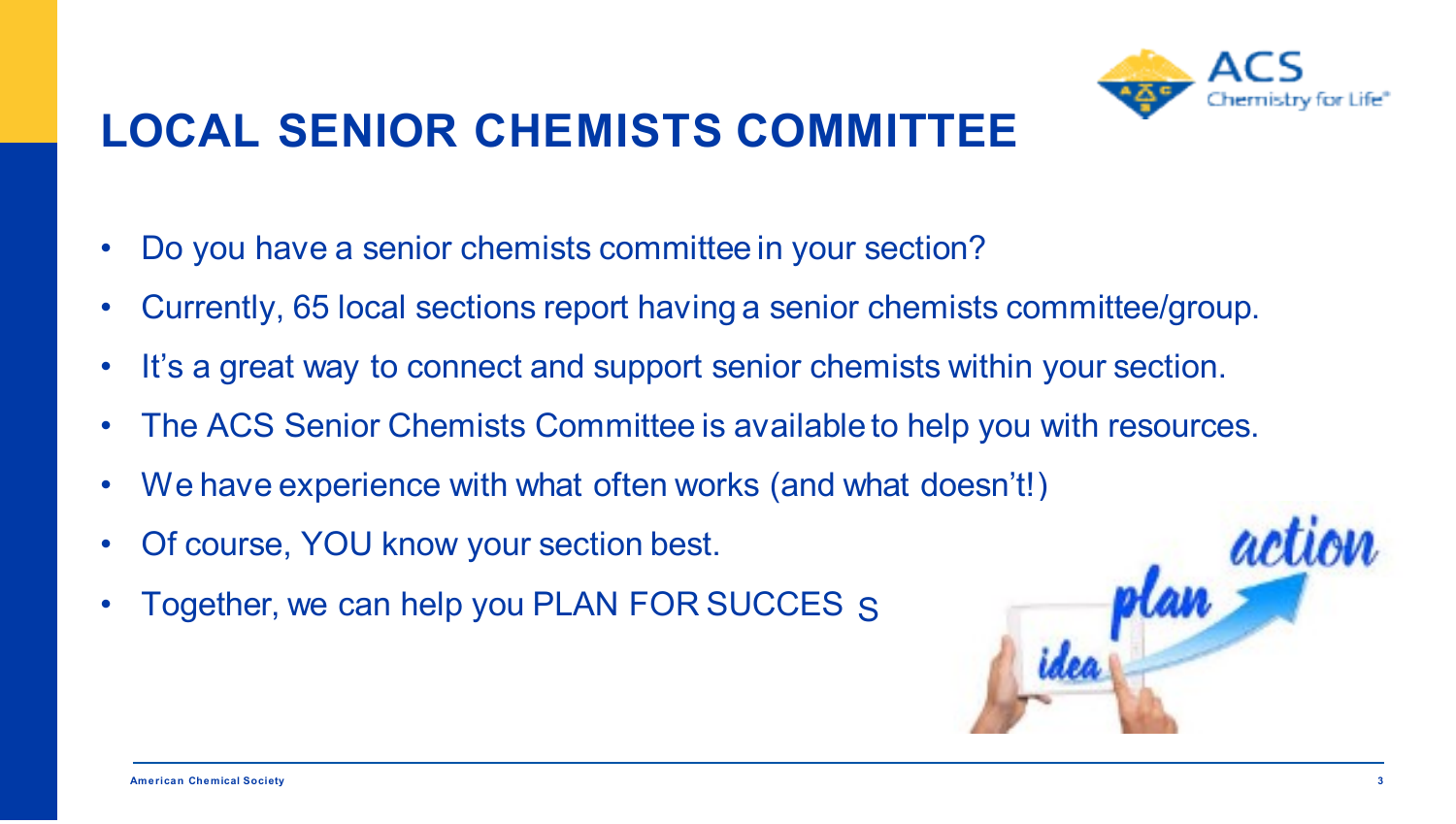#### **EVENTS FOR SENIOR CHEMISTS**





- 50, 60, and now 70-Years of ACS service/membership recognition
- Quarterly or monthly breakfasts or lunches
- Visits to local museums, landmarks, and themed-attractions in the area
- Networking event with senior chemists and students and Science Events
- Celebratory events e.g., section anniversaries, special acknowledgement of contributions to chemistry

These suggestions are meant to augment, not replace, your section's other activities.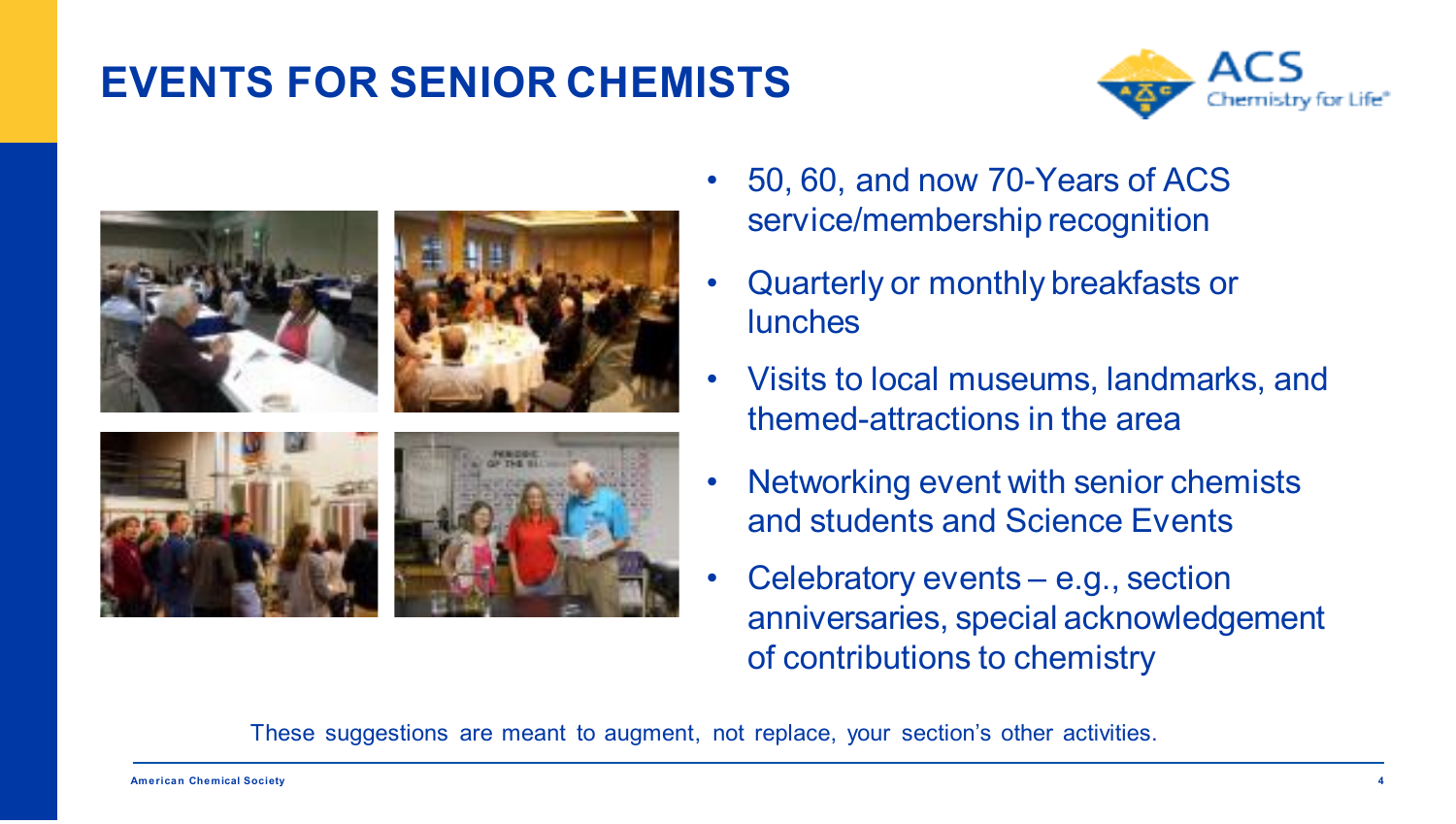#### **SIMILARITIES AND DIFFERENCES**



- Seniors are still chemists at heart
- They can be sharper than you expect
- Sometimes they march to a different drummer
- They have earned the right to say "no" (and sometimes will!)
- You need to know what works best for them

#### Let's look at an example or two…

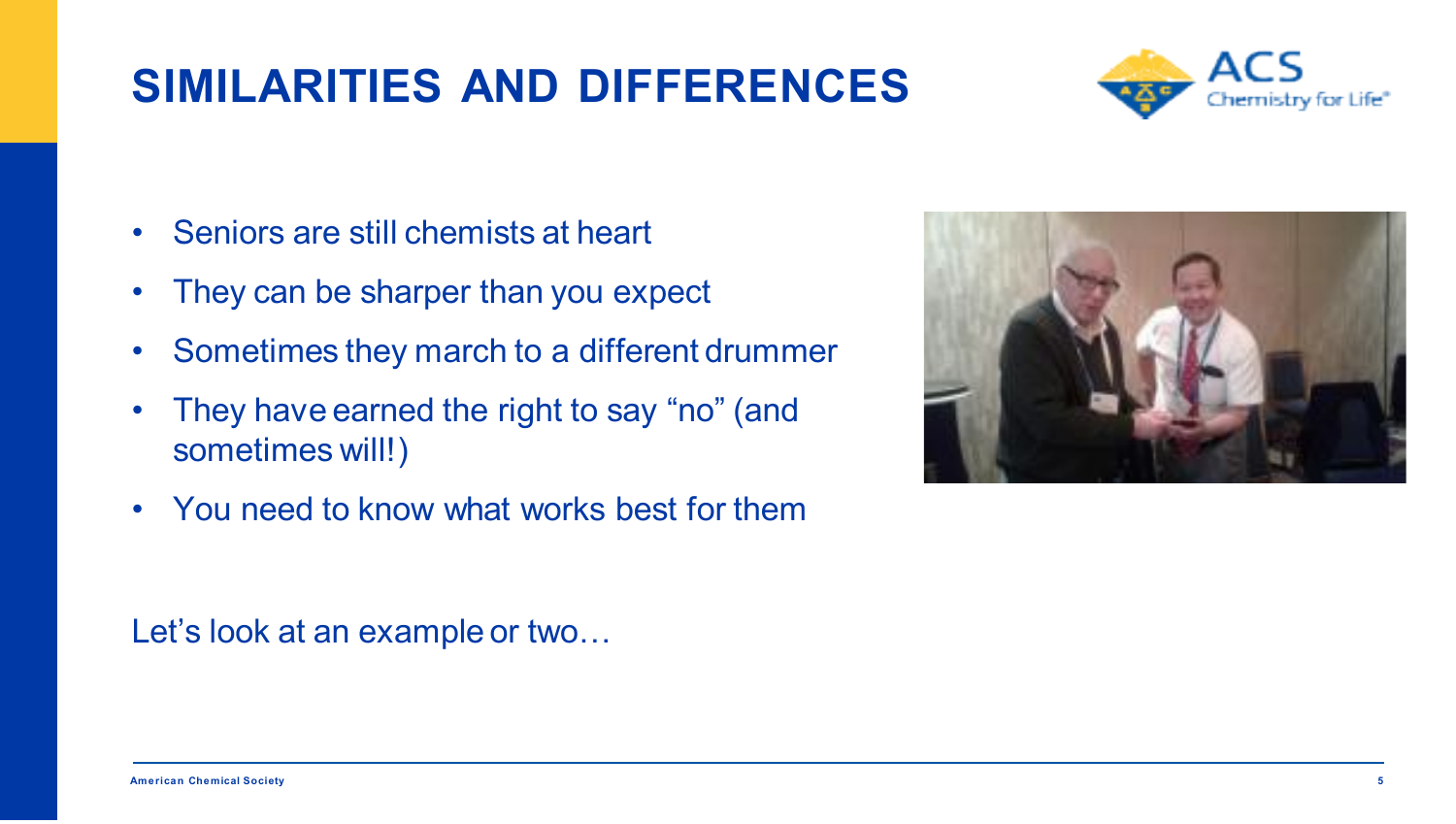#### **A 50, 60, & 70 SERVICE YEAR EVENT**



Here are some ideas for planning member service recognition programs:

- List is sent from ACS Membership Affairs to every section each spring
- Contact may have changed (not updated, there's second home)
- Probably best handled with a luncheon event (driving in darkness is a turn-off)
- Urge attendees to speak for five minutes about their career paths (condensing a lifetime of work into a 5 minute speech is tough! You may need to use a hook, if someone really gets going!)
- Section members really do enjoy the talks
- Student invitees can learn a lot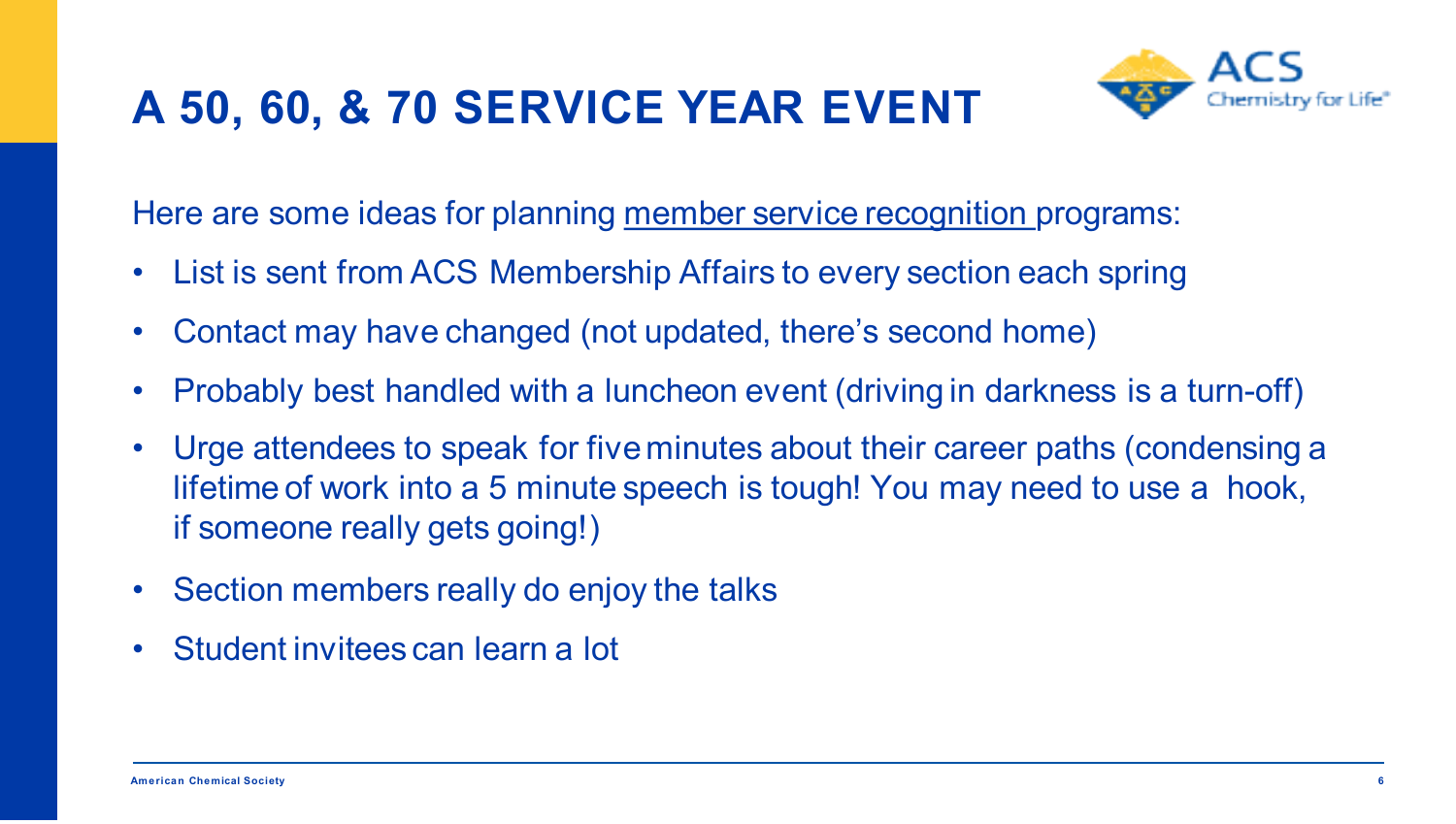## **A 50, 60, & 70 SERVICE YEAR EVENT**



- Combine others (with non speaking role) with the students for networking
- Section may need to offer to provide transportation in some cases
- Sons, daughters, neighbors may be the transporters
- Buffet (so every individual can find something appealing) is best (and cheaper) than sit-down service with waiters
- Invite previously honored attendees to attend recognition events (at no charge) to encourage and increase attendance
- Describe other section events and invite honorees to attend those as well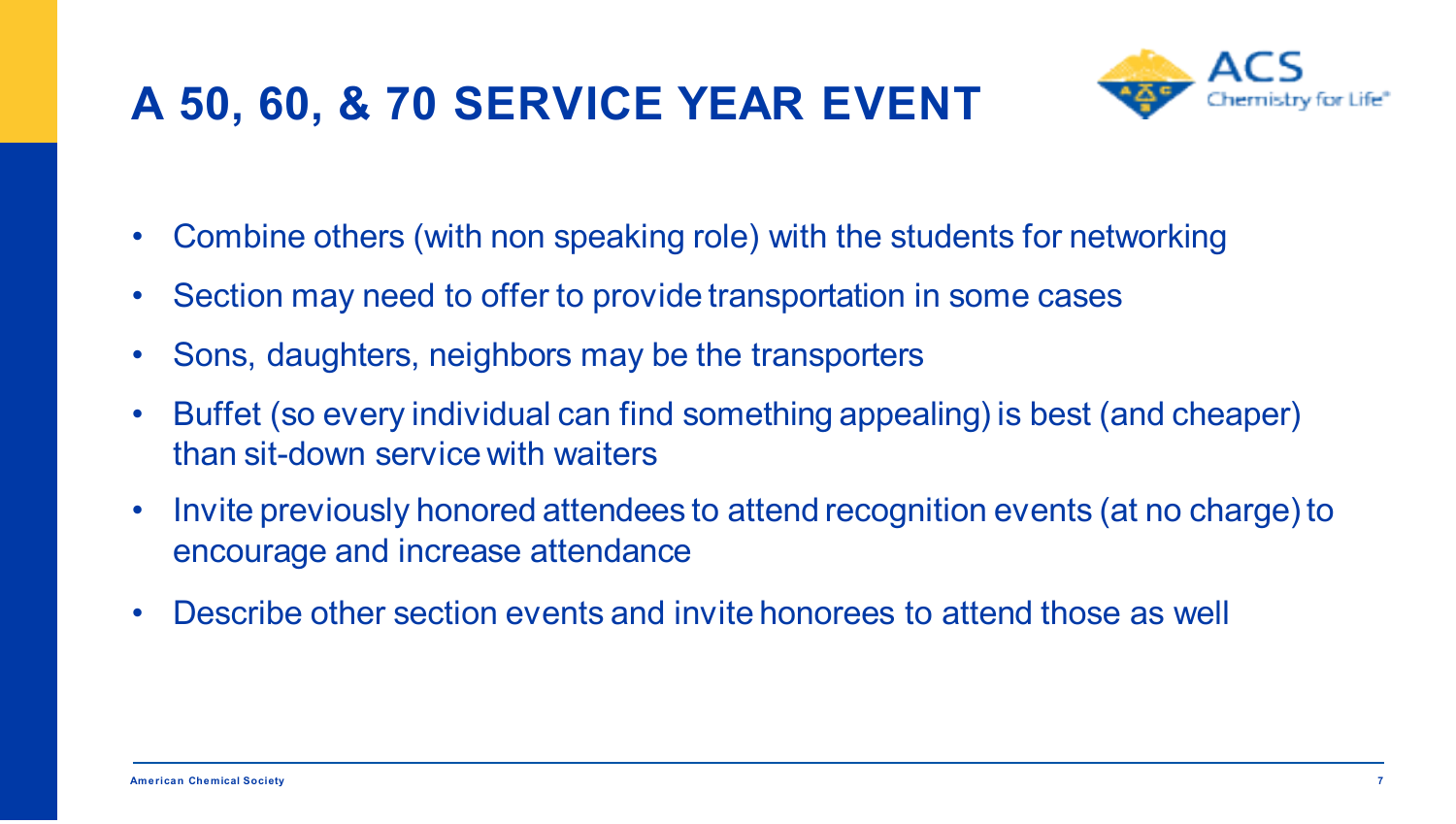### **QUARTERLY BREAKFAST MEETING**



- Convenience is the key for success
- Restaurant convenient to freeways, parkways, main streets
- Free parking is a must
- Shopping centers are good
- Avoidrush hour traffic
- Everyone pays their own check and tip (avoids light eaters getting socked by big eater's bills – important!)
- Spouses/significant others are welcome
- Bad weather means postponement
- Group decides purpose: social, short talk, today's news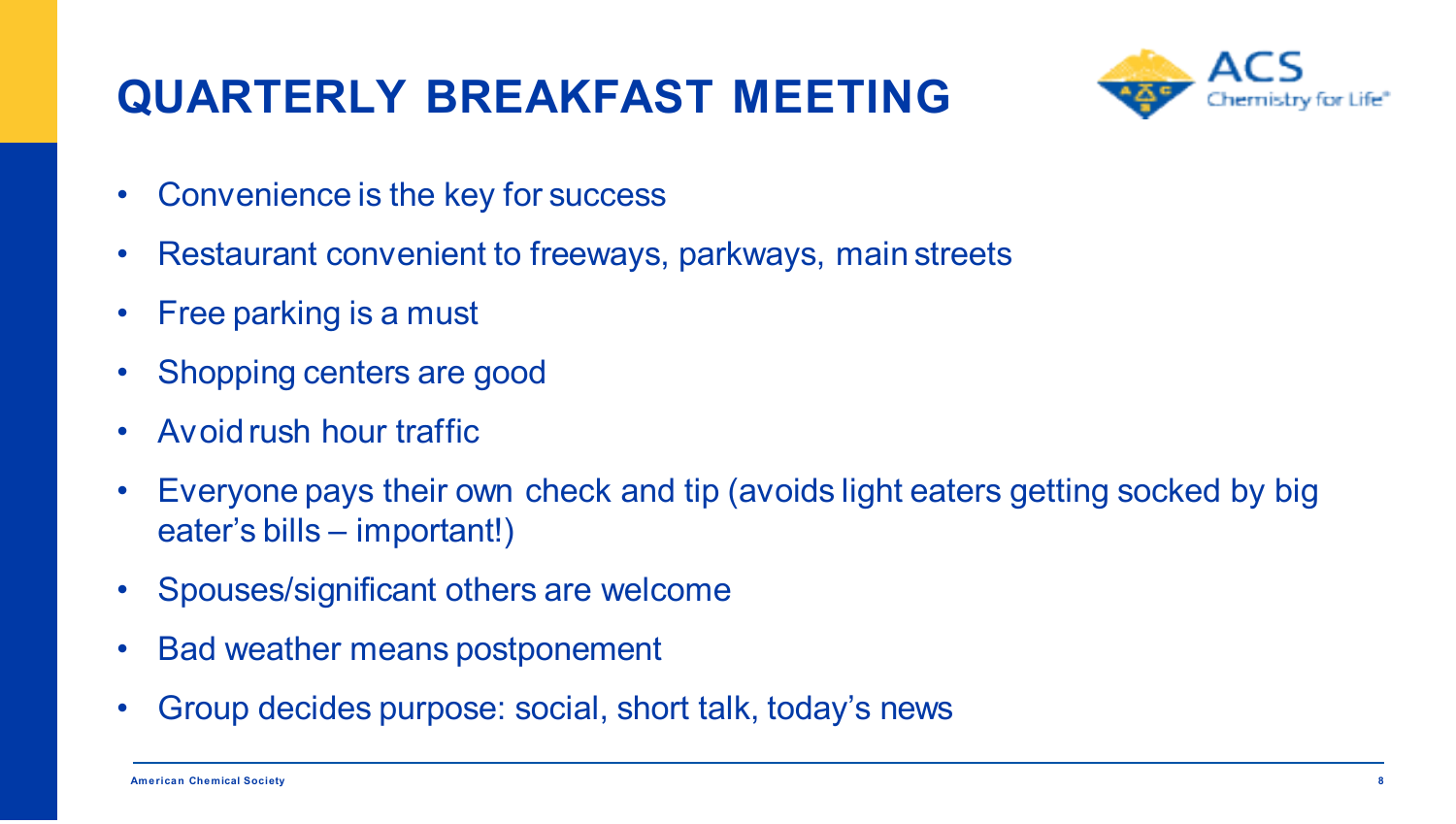#### **American Chemical Society 9**

#### **LOCAL ATTRACTION OUTING & TOURS**

- People travel away from home to see attractions elsewhere
- Somehow, we rarely find time to visit local attractions (maybe next week, they will be there upcoming anytime, I'll wait until it's sunnier or warmer)
- It's more pleasant to visit with others than to go alone
- "I don't like driving alone"
- You do a service by lowering the activation barrier
- Museums, water purification plants, zoos, botanical gardens, sports events, local pubs, wineries, academic department facilities all are possibilities



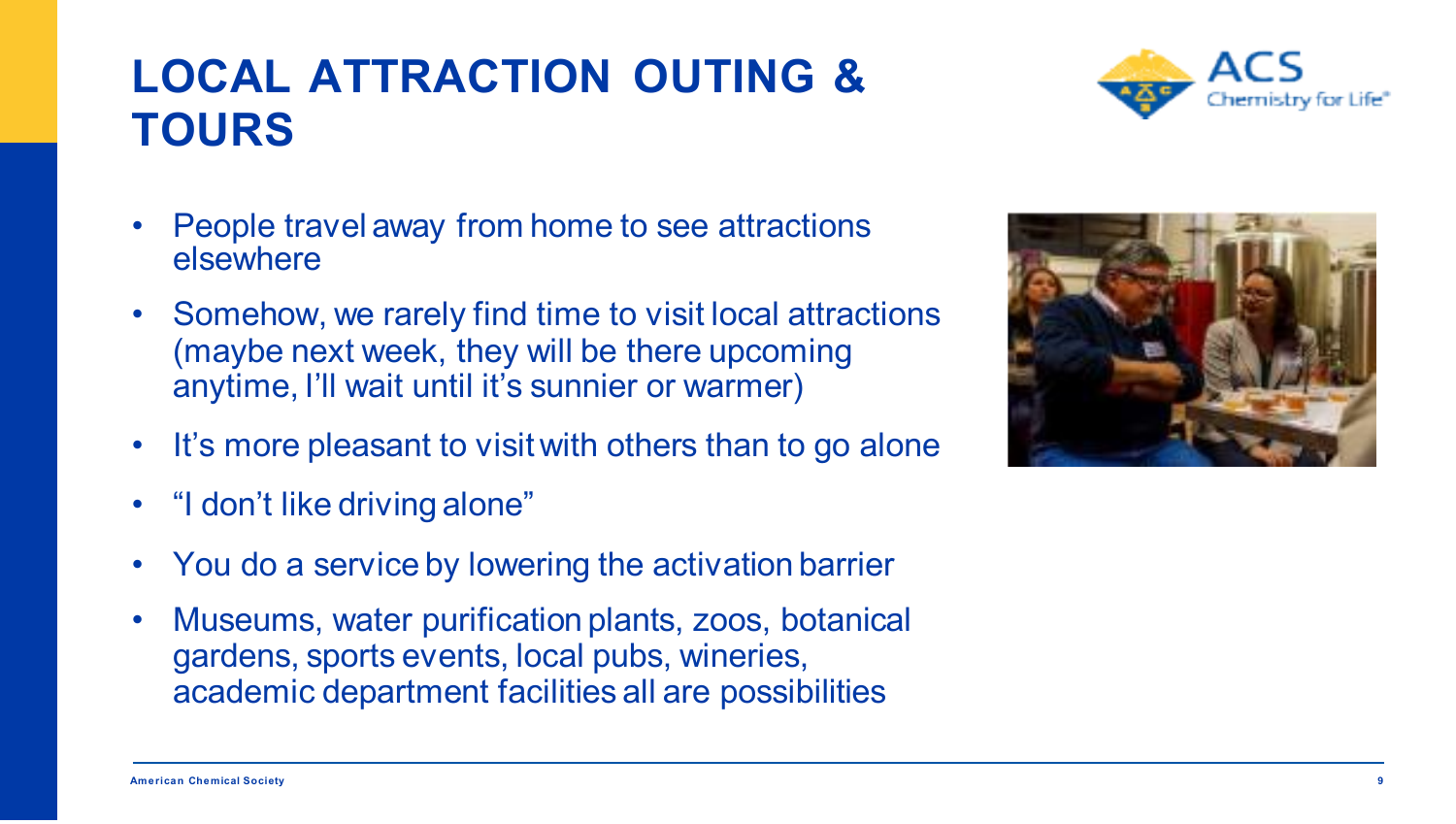#### **SCC RESOURCES**







- ChemLuminary Awards one is given annually for the outstanding single senior's event; another is given annually for the most outstanding continuing annual series of events (self-nominate in FORMS).
- Mini-Grants generally up to \$500 to do something involving seniors in your section
- **THE SENIOR CHEMISTS NEWSLETTER published three** times annually and sent to more than 40,000 ACS members over age 50; has a 30% opening rate
- Senior Chemists on the Move! ACS Network (a chat group)
- Senior Chemists Website at [www.seniorchemists@acs.org](http://www.seniorchemists@acs.org/)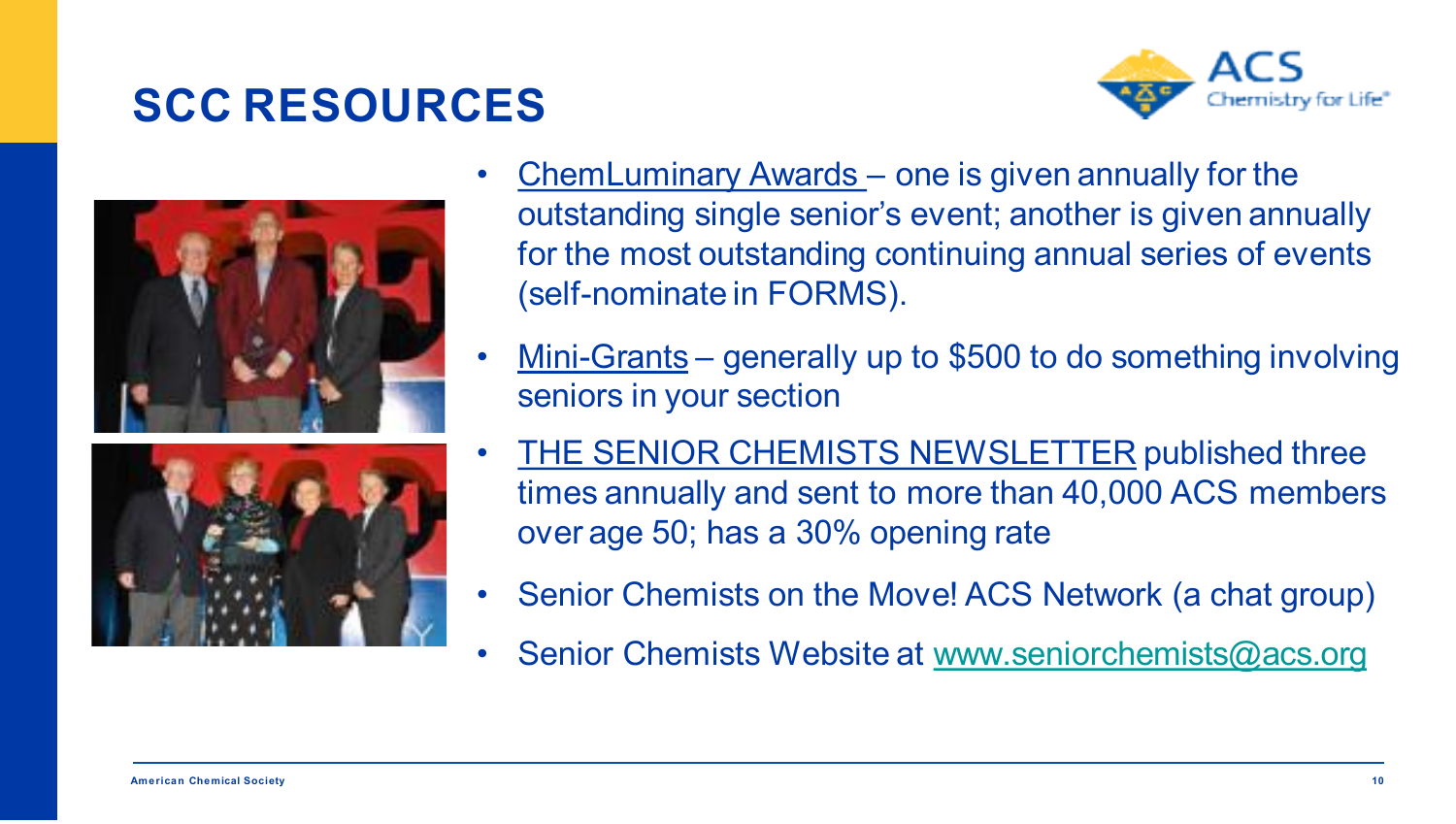#### **STARTING A LOCAL SECTION SENIOR CHEMISTS COMMITTEE**



- It's just like starting and maintaining a YCC, WCC, or any other subcommittee
- Personally approach a potential leader for a short discussion with a pledge to follow-up
- Advertising in your newsletter probably won't work
- Tossing out the need at an ExecCom probably won't work either
- Use your section's membership list to find initiators
- Share the work load non-seniors are welcome to join in
- Remember, if you aren't a senior now, sooner or later you will be!